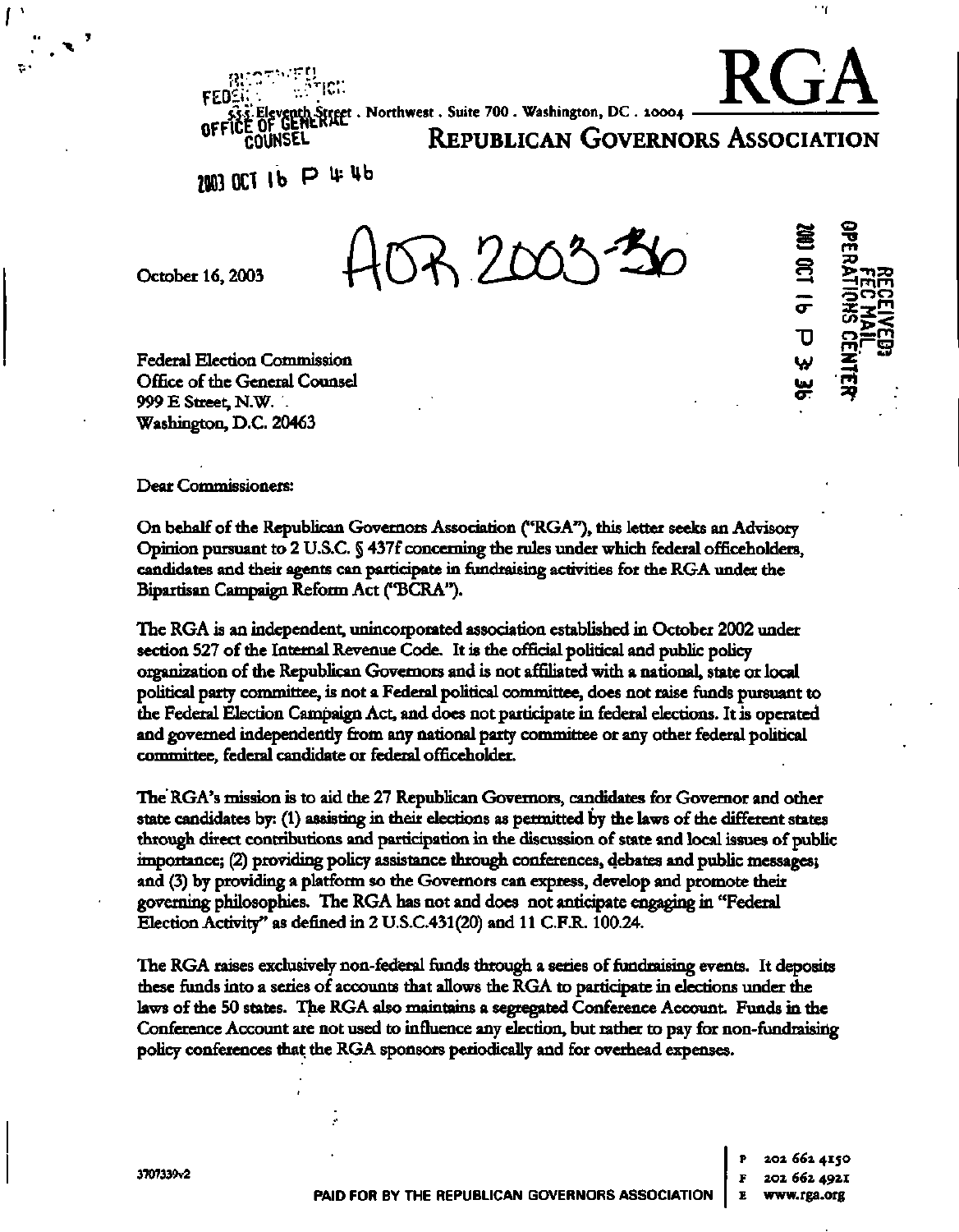Federal Election Commission October 16,2003 Page 2

 $\mathcal{L}(\mathbf{x})$ 

The RGA discloses all contributions to it (including those made to the Conference Account) on its regularly filed reports to the Internal Revenue Service ("IRS"). It also registers and files reports as required by the various states in which it conducts activities.

The RGA wishes to involve federal officeholders, candidates and their agents covered by 2 U.S.C. 441i(e) ("covered individuals") in its fundraising efforts in a variety of ways. As a starting point, the RGA recognizes the Commission's holding in Advisory Opinion ("AO") 2003-3:

By defining 'to solicit' and 'to direct' as 'to ask,' the regulations establish that a Federal candidate will not be held liable for soliciting funds in violation of section 441i(e) or section 300.62 of the regulations merely by virtue of attending or participating in *any*  manner in connection with a fundraising event at which non-Federal funds are raised. Nor will a Federal candidate or officeholder be held liable based on private conversations that would require an examination to infer the Federal candidate's or officeholder's intent.

*Id.* at 4 (emphasis in original).

### **Questions**

Beyond just attending events, the RGA wishes to know specifically if it is permissible to have federal candidates, officeholders and their agents participate in the following fundraising activities:

- 1. As the featured guest or speaker at a fundraising event where the (1) donations solicited exceed the Federal limits or are from Federally prohibited sources; (2) notice is given that the covered individual is not raising funds outside the federal limits and source prohibitions, *see AO* 2003-03; (3) funds are explicitly solicited for the purpose of assisting only in the election or re-election of state candidates or in messages on state issues mentioning only state officials; or (4) funds are solicited only for the RGA and not to support any specific state candidate.
- 2. By having their names appear on written solicitations for an RGA fundraising event as the featured guest or speaker where the (1) donations solicited exceed the Federal limits or are from Federally prohibited sources; (2) notice is given that the covered individual is not raising funds outside the federal limits and source prohibitions, *see* AO 2003-03; (3) funds are explicitly solicited for the purpose of assisting only in the election or re-election of state candidates or in messages on state issues mentioning only state officials; or (4) funds are solicited only for the RGA and not to support any specific state candidate.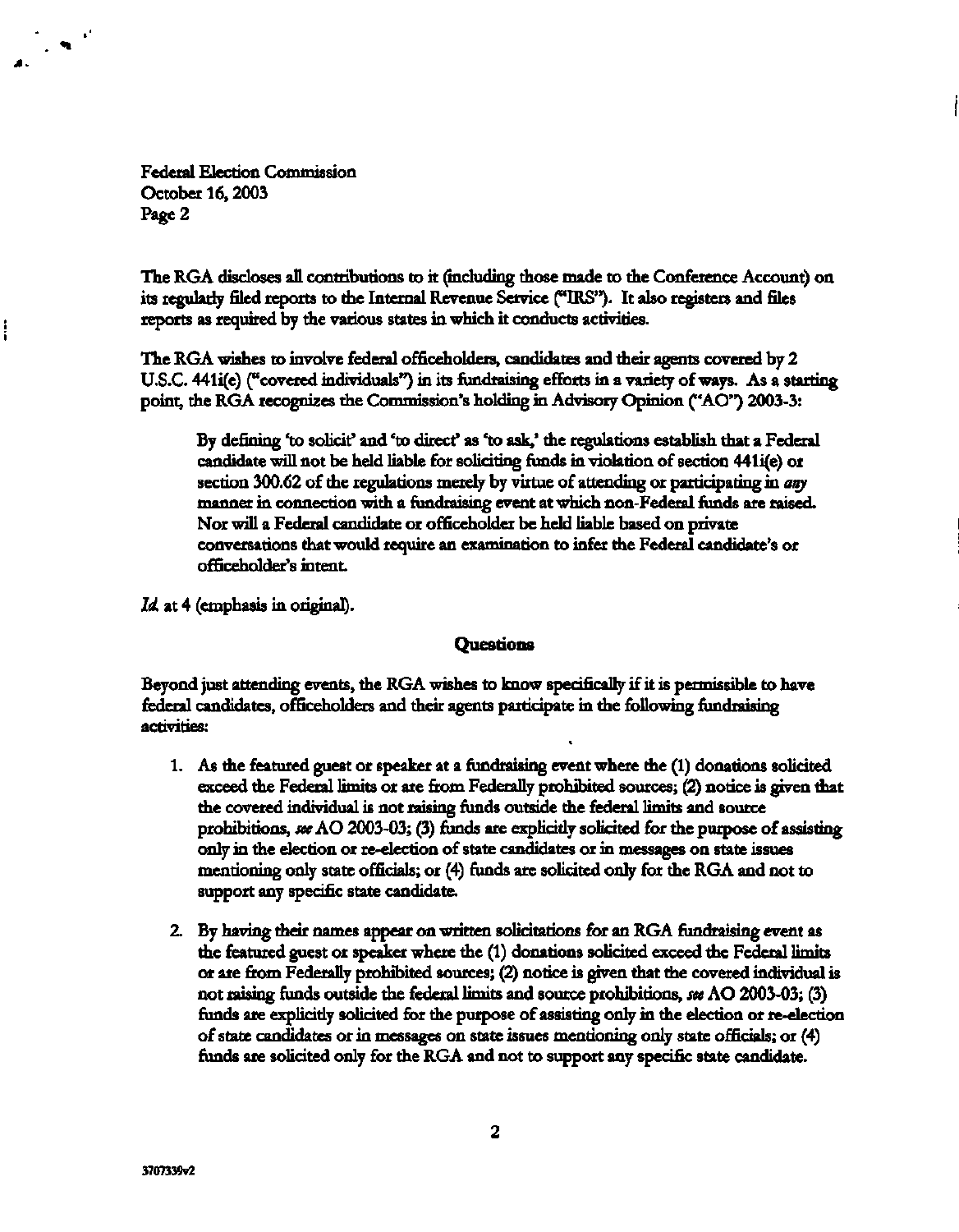Federal Election Commission October 16,2003 Page 3

I

- 3. Through signing written fundraising solicitations for the RGA where (1) the funds solicited do not comply with the BCRA source and amount limitations; (2) but such solicitations include the disclaimer prescribed in AO 2003-03; and (3) funds are explicitly solicited for the purpose of assisting only in the election or re-election of state candidates or in messages on state issues mentioning only state officials; or (4) the funds are solicited only for the RGA and not to support any specific state candidate.
- 4. Appearing on written fundraising solicitations in a fundraising capacity such as signing invitation letters or as a featured guest or speaker at fundraising event for the RGA Conference Account, where the donations solicited exceed the Federal limits or are from Federally prohibited sources but the solicitation does or does not include the disclaimer prescribed in AO 2003-03.

In addition, the RGA seeks answers to the following questions:

- 1. If federal candidates and officeholders participate in RGA fundraising activities in any scenario above, would they be "solicit[ing] .. . funds in connection with an [ ] election other than an election for federal office,"  $2 \text{ U.S.C.}$  § 441i(e)(1)(B)?
- 2. Related to these issues, may corporations chartered by the Congress and otherwise prohibited from making a contribution or expenditure "in connection with any election", 2 U.S.C. § 441 b(a), such as the Federal Home Loan Mortgage Corporation and the Federal National Mortgage Association, contribute to the RGA's Conference Accounts?

We appreciate the Commission's review of these pressing issues.

 $EdrLT.TLE$ 

Edward T. Tobin III Executive Director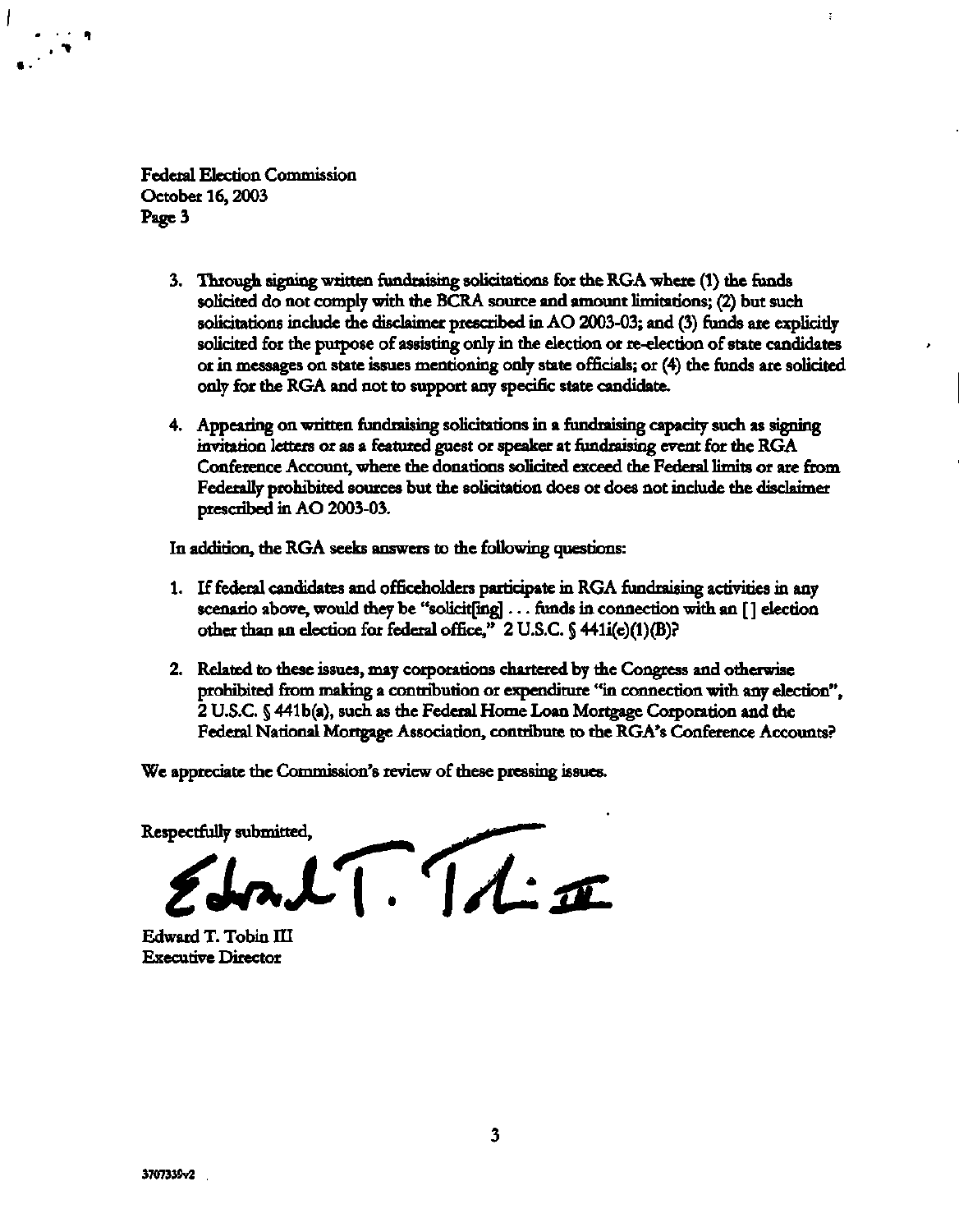

ł

# **FEDERAL ELECTION COMMISSION**

**Washington, DC 20463** 

**October 24, 2003** 

**Edward T. Tobin III Executive Director Republican Governors Association 555 11\* Street, N.W. Suite 700 Washington, D.C. 20004** 

**Dear Mr. Tobin:** 

**This refers fa. your letter dated October 16, 2003, concerning the application of the**  Federal Election Campaign Act of 1971, as amended ("the Act"), and Commission **regulations to the participation of Federal candidates or officeholders, and their agents, in the fundraising activities of the Republican Governors Association ("RGA").** 

**You describe RGA as an "independent," unincorporated association that is the "official political and public policy organization of the Republican Governors." You assert that it is not affiliated with a national, State, or local party committee, is not a Federal political committee, does not raise funds pursuant to the Act, and does not "participate in Federal elections." You state that it is operated and governed independently from any national party committee, or Federal candidate or officeholder.** 

**The RGA's mission is to aid Republican governors and gubernatorial and other State candidates by assisting in their elections through direct contributions and discussion of State and local issues; by providing policy assistance through conferences, debates, and public message, and by "providing a platform" for the governors to express, develop and promote their philosophies. You state that the RGA has not and will not engage in "Federal election activity," as defined in 2 U.S.C. 431(20) and 11 CFR 100.24.** 

**The RGA raises exclusively non-Federal funds through a series of fundraising events and deposits those funds into a number of accounts that enable it to participate in elections under different State laws. It also maintains a segregated Conference Account. You state that the funds in that account are used to pay for non-fundraising RGAsponsored policy conferences and for overhead expenses. The RGA discloses all contributions made to it (including those made to the Conference Account) in its filings with the IRS, and registers and files reports with various States.**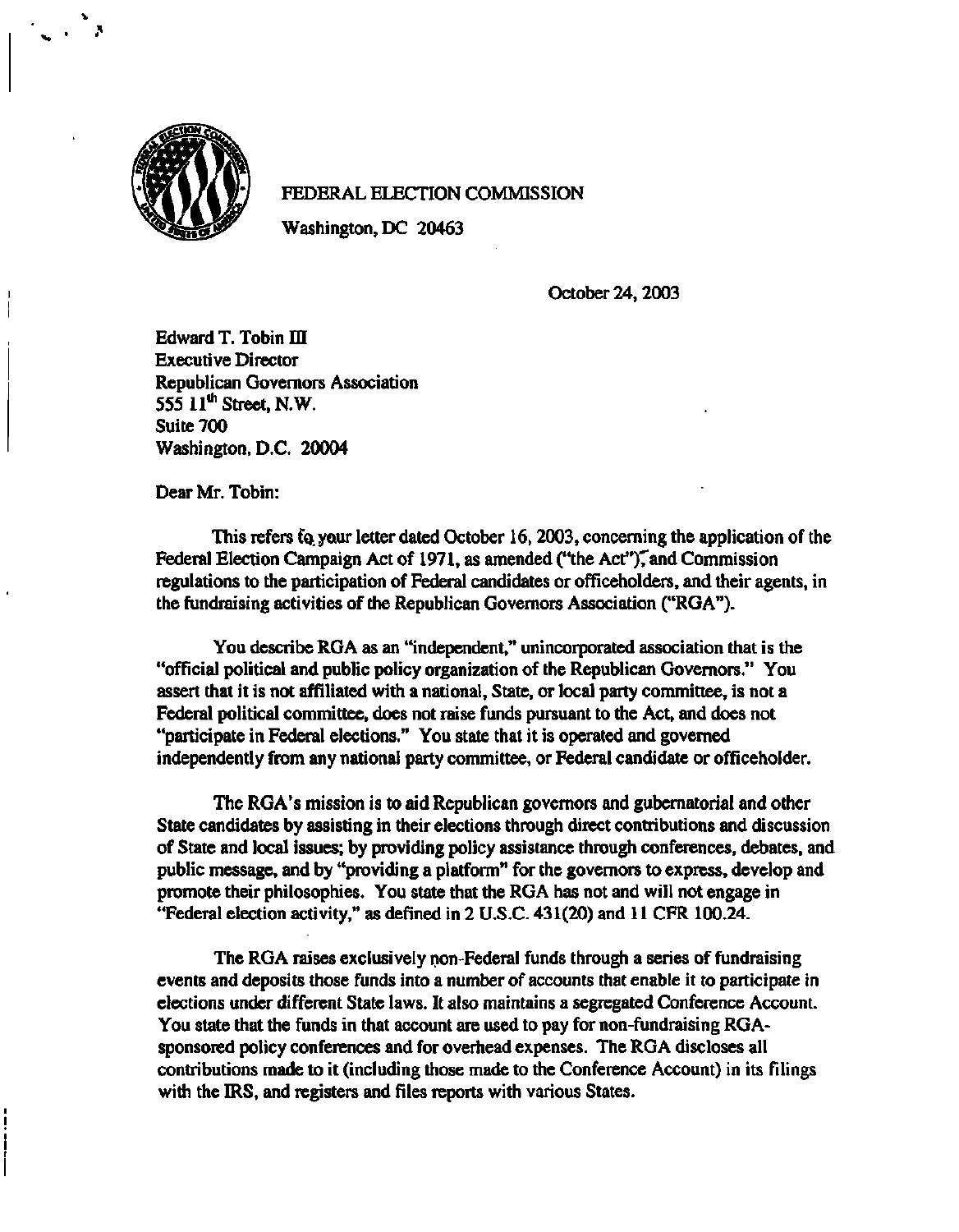**Letter to Edward T. Tobin III Page 2** 

.<br>જિ. જિ.

**The RGA wishes to involve Federal candidates and officeholders, and their agents, in its fundraising efforts in a variety of ways. You ask a number of general questions about the permissibility of various types of participation, and a question about the permissibility of donations by corporations organized by authority of a law of Congress to the Conference Account.** 

**The Act authorizes the Commission to issue an advisory opinion request in response to a "complete written request" from any person with respect to a specific transaction or activity by the requesting person. 2 U.S.C. §437f(a). Such a request "shall include a complete description of all facts relevant to the specific transaction or activity with respect to which the request is made." 11 CFR 112.1(c). A request presenting a general question of interpretation or posing a hypothetical situation does not qualify as and advisory opinion request. 11 CFR 112.1(b). The Office of General Counsel shall determine if a request is incomplete or otherwise not qualified as an advisory opinion request.** *See* **11 CFR 112.1 (d).** 

**Pursuant to the above requirements, this Office asks for clarification regarding your questions and asks for more specific information as to certain facts underlying your request.** 

- **(1) In its reports filed with the Commission, the Republican National Committee ("RNC") reported the activities of the "Republican Governors Association Conference" on its Schedule I, as one of its soft money accounts, on reports up to and including the 2002 Post-General Report.** 
	- **(a) Please confirm that the RGA severed its ties to the RNC prior to November 6,2003, and since that date has not been maintained or controlled by the RNC within the meaning of 11 CFR 300.2(c).**
	- **(b) Prior to November 6,2002, did RGA receive funding from the RNC or other national Republican party committees? If so, were all of those funds disposed of before November 6,2002. If a full disposition has not occurred, state how much of those funds remain in the RGA's accounts, which RGA accounts retain these funds, and how this sum compares to the RGA's total funds on hand. State whether such funding continues and the amount of such funding.**
- **(2) Please state whether the solicitations by the Federal candidates or officeholders (or their agents), including solicitations for the Conference Account, whether oral or in writing, will refer to any Federal candidates or non-Federal candidates, or any election. If such references are to be made, describe them.**
- **(3) For "messages on State issues mentioning only State officials," please explain:** 
	- **(a) What medium will be used to convey the messages, e.g., radio, television, mass mailing, phone banks, periodicals?**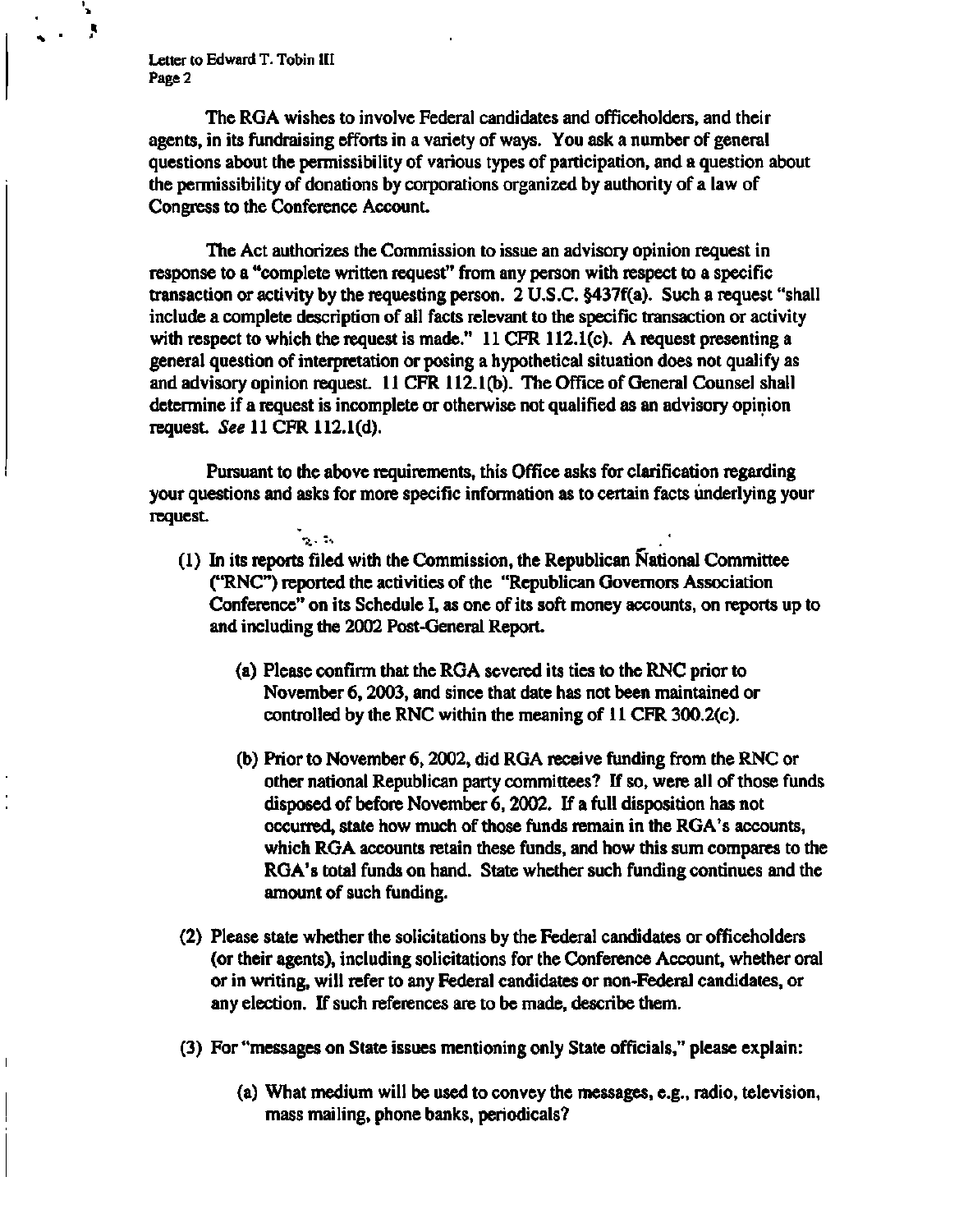- **(b) Will the State officials mentioned be either Federal or non-Federal candidates?**
- **(c) What will be the purposes of these messages, e.g., (i) to promote the Republican Party or its candidates generically or oppose the candidates of another party generically, (ii) to register voters or get out the vote, (iii) to promote, support, attack, or oppose the State official, or (iv) to discuss issues that are associated with particular elections without mentioning candidates?**
- **(d) Will these messages be coordinated with any Federal candidates?**
- **(e) When will these messages be sent in relation to a Federal election date?**
- **(4) Explain further the use of funds solicited "only for RGA and not to support any specific State candidate." For example, state whether such funds will be used for administration or overhead, or will also be used for communications, such as public communications. If the funds will be used for purposes other than administration or overhead, describe those uses.**
- **(5) Describe the activities funded by the RGA Conference Account. Your description should include, but not be limited to, a description of the purposes of the conferences and other activities funded by the account; whether the conferences and activities include planning for campaigning or fundraising and what such campaigning or fundraising specifically entails; and whether the conferences and activities themselves include solicitation of contributions or donations for Federal or non-Federal candidates or political committees, or speeches and presentations advocating the election or defeat of candidates.**
- **(6) Are the funds received and disbursed by the Conference Account incorporated into the reports filed by RGA with the States in which it conducts its activities? In the filings, are such receipts and disbursements separated out in any way from the RGA's other receipts and disbursements. In its filings with the IRS, does the RGA separate out, in any way, the receipts and disbursements of the Conference Account? Explain your responses.**

**Upon receipt of your responses, this Office and the Commission will give further consideration to your inquiry. If you have any questions about the advisory opinion process or this letter, please contact Jonathan Levin, a senior attorney in this Office, at 202-694-1542.** 

**Sincerely,** 

Rosemary C Smith

**Acting Associate General Counsel**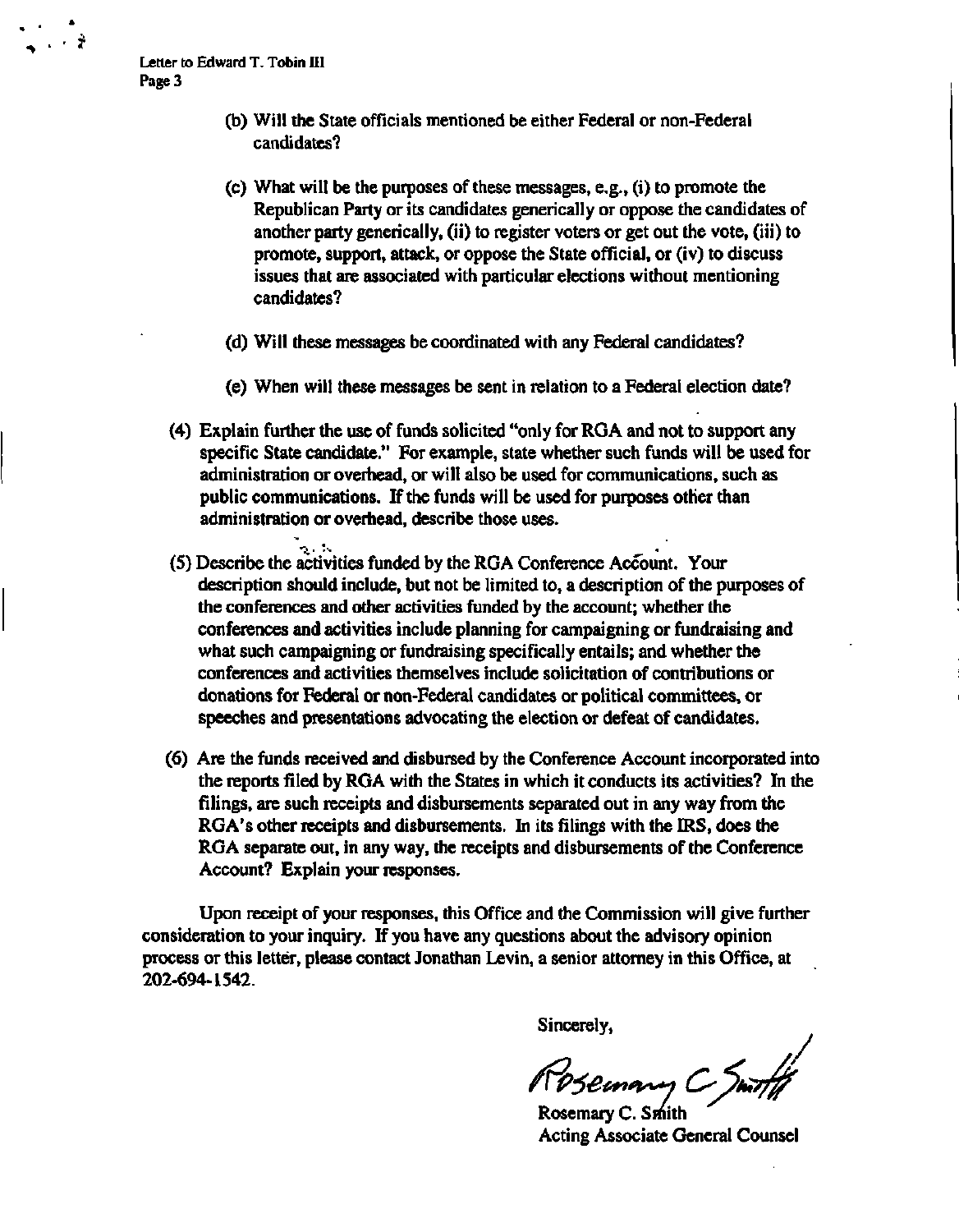**555 Eleventh Street. Northwest. Suite 700 . Washington, DC . 20004** 

# **REPUBLICAN GOVERNORS ASSOCIATION**

#### **COURIER**

Rosemary C. Smith, Esquire Acting Associate General Counsel Federal Election Commission 999 E Street, N.W. Washington, D.C. 20463 ^ ^ *Z&* 

November 12, 2003 **Edward T. Tohin III** 

RGA



This will respond to your letter of October 24,2003, which we received on October 30,2003. We are pleased to answer the Office of General Counsel's additional questions on the Republican Governors Association's ("RGA") request for an Advisory Opinion. We trust that this answers all your inquiries. The matters raised in our Advisory Opinion Request are pressing and we would appreciate an expedited response.

- **(1) In its reports filed with the Commission, the Republican National Committee ("RNC") reported the activities of the "Republican Governors Association Conference" on its Schedule I, as one of its soft money accounts, on reports up to and including the 2002 Post-General Report.** 
	- **(a) Please confirm that the RGA severed its ties to the RNC prior to November 6, 2003, and since that date has not been maintained or controlled by the RNC within the meaning of 11 CFR 300.2(c).**

The RGA severed its ties to the RNC prior to November 6,2003. We have reviewed 11 C.F.R. 300.2(c) with counsel and can confirm that since that date the RGA has not been maintained or controlled by the RNC within the meaning of 11 CFR 300.2(c).

**(b) Prior to November 6,2002, did RGA receive funding from the RNC or other national Republican party committees? If so, were all of those funds disposed of before November 6,2002. If a full disposition has not occurred, state how much of those funds remain in the RGA's accounts, which RGA accounts retain these funds, and how this sum compares to the RGA's total funds on hand. State whether such funding continues and the amount of such funding.** 

> **PAID FOR BY THE REPUBLICAN GOVERNORS ASSOCIATION p Z02 662 415 0 F 202 662 4921 E [www.rga.org](http://www.rga.org)**

 $\mathbf{I}$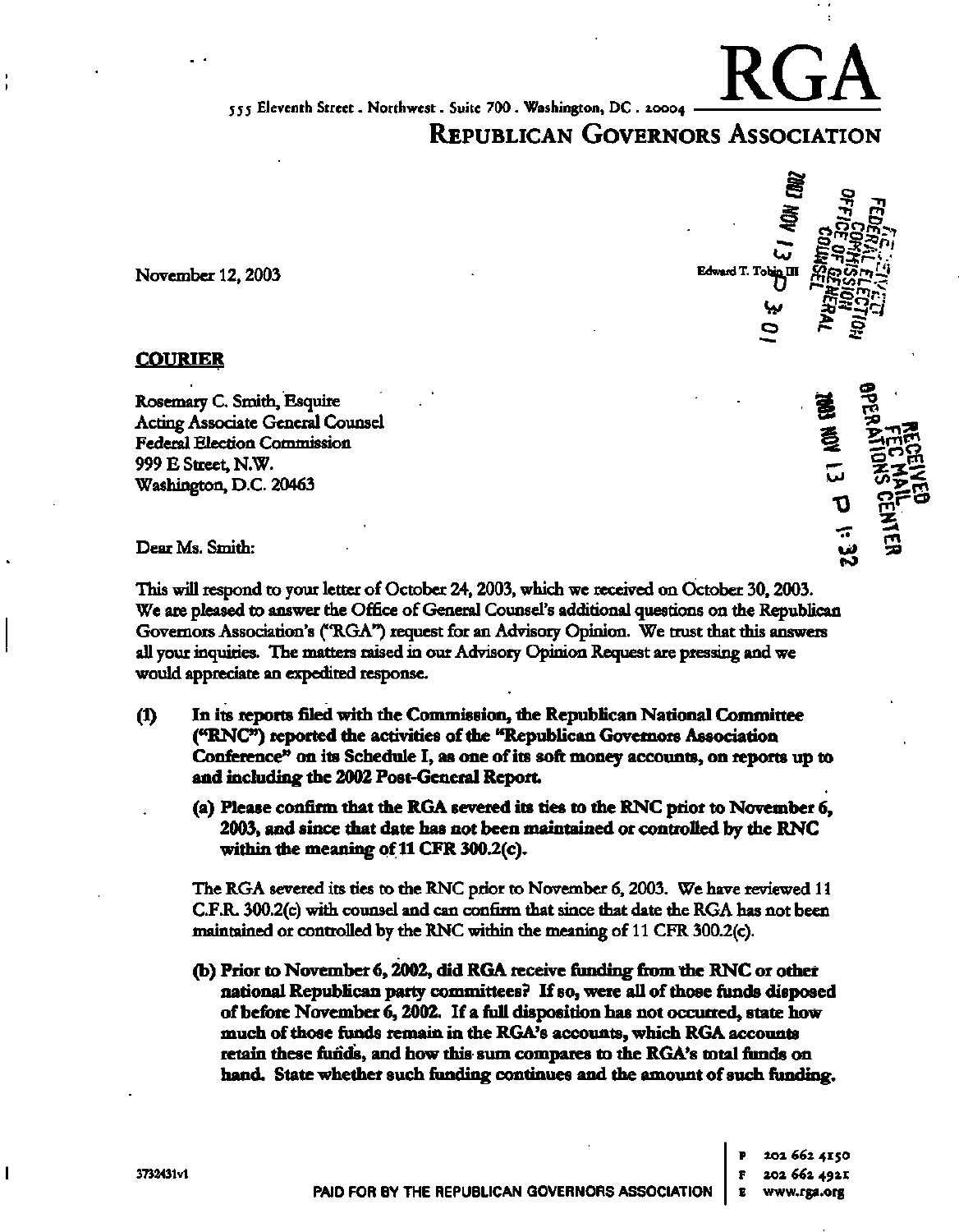Rosemary C. Smith, Esquire November 12,2003 Page 2

> Prior to November 6,2002, the RGA received funding from the RNC. It disposed of those funds before November 6,2002 and has not received any funds from the RNC or any other national party committee since that date.

**(2) Please state whether the solicitations by the Federal candidates or officeholders (or their agents), including solicitations for the Conference Account, whether oral or in writing, will refer to any Federal candidates or non-Federal candidates, or any election. If such references are to be made, describe them.** 

Solicitations for RGA accounts by the Federal candidates or officeholders (or their agents), whether oral or in writing, will not refer to any Federal candidates. Such solicitations may refer to non-Federal candidates since the purpose of the organization is to support Republican Governors and other state officials. RGA solicitations often do refer to state (not federal) candidates running in state elections since a major purpose of such letters is to inform potential donors of the states in which gubernatorial elections are being held and which candidates are running for Governor in those states.

Solicitations for the RGA's Conference Account will not refer to any candidates.

## **(3) For "messages on State issues mentioning only State officials," please explain:**

**(a) What medium will be used to convey the messages, e.g., radio, television, mass mailing, phone banks, periodicals?** 

Radio, television, mass mailings and phone banks, subject to the laws of the various states.

**(b) Will the State officials mentioned be either Federal or non-Federal candidates?** 

The state officials mentioned may be non-federal candidates. They will not be federal candidates.

(c) **What will be the purposes of these messages, e.g., (i) to promote the Republican Party or its candidates generically or oppose the candidates of another party generically, (ii) to register voters or get out the vote, (iii) to promote, support, attack, or oppose the State official, or (iv) to discuss issues that are associated with particular elections without mentioning candidates?**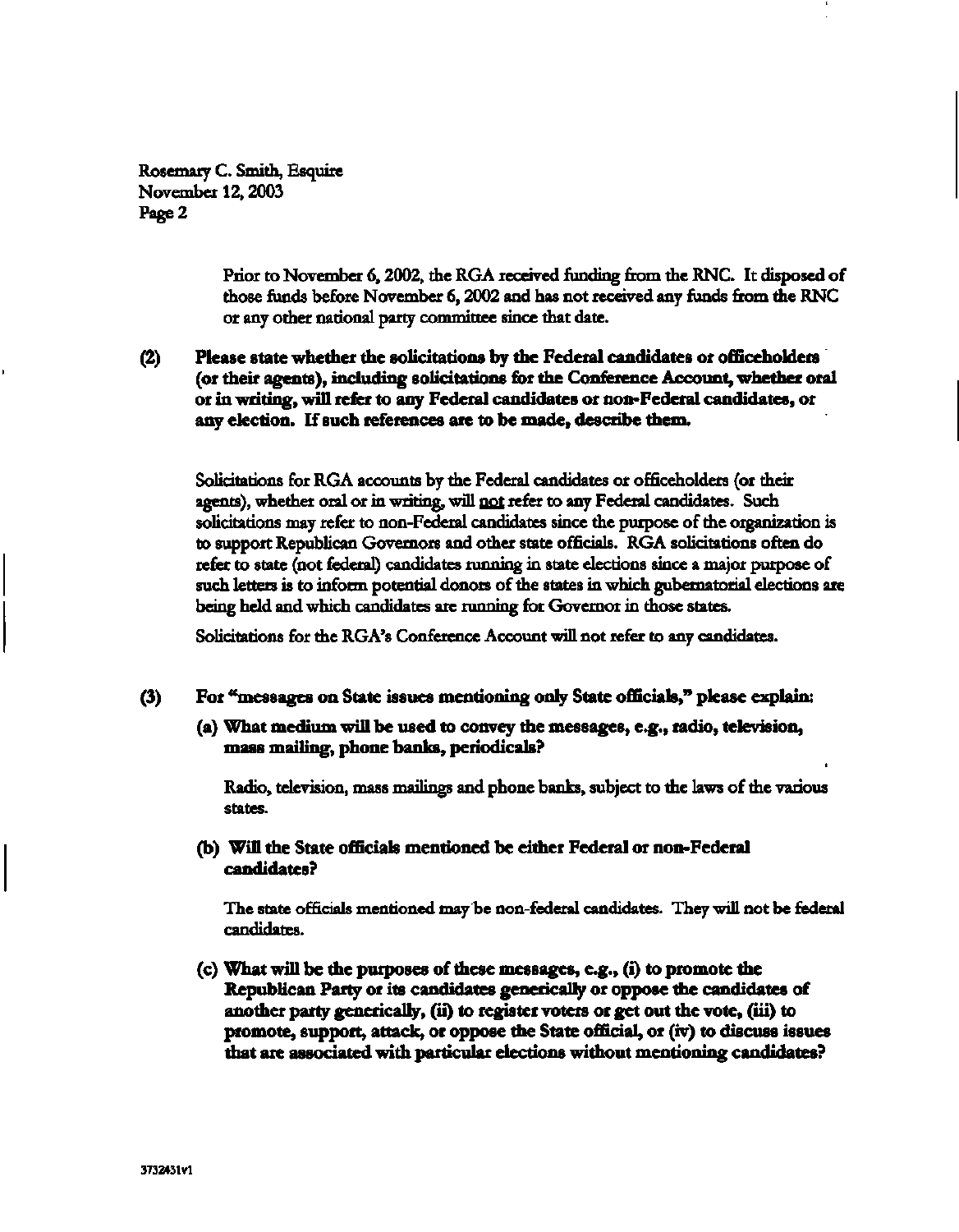Rosemary C. Smith, Esquire November 12,2003 Page 3

> The RGA is aware of the Bipartisan Campaign Reform Act amendments and has no intention of disseminating generic messages for the Republican Party or its candidates. The RGA will promote, support, attack or oppose only state officials or candidates, as permitted by the laws of the different states. Any issues discussed will only pertain to state government and name only state officials, or as permitted by the Commission in AO 2003-3. Although there has been much discussion in the media about a large-scale effort in this area by non-federal section 527 committees with the stated mission of "defeating President Bush," to the RGA's knowledge the Commission has not yet ruled whether unincorporated, non-federal section 527 political committees may disseminate messages designed to register voters or conduct get-out-the-vote efforts. If the Commission allows - or does not object to ~ such activities and communications, the RGA may well wish to engage in similar activity.

**(d) Will these messages be coordinated with any Federal candidates?** 

**No.** 

**(e) When will these messages be sent in relation to a Federal election date?** 

Both within and prior to 120 days before a Federal election.

**(4) Explain further the use of funds solicited "only for RGA and not to support any specific State candidate." For example, state whether such funds will be used for administration or overhead, or will also be used for communications, such as public communications. If the funds will be used for purposes other than administration or overhead, describe those uses.** 

Such funds will be used for administration and overhead expenses by the RGA. However, since the definition of "public communications", 11 C.F.R. 100.26, would include, for example, a "mass mailing" fundraising letter not mentioning any federal candidate and signed by the Chair of the RGA or an issue message concerning a state issue, such funds could also be used for "public communications."

**(5) Describe the activities funded by the RGA Conference Account. Your description should include, but not be limited to, a description of the purposes of the conferences and other activities funded by the account; whether the conferences and activities include planning for campaigning or fundraising and what such campaigning or fundraising specifically entails; and whether the conferences and activities themselves include solicitation of contributions or donations for Federal**